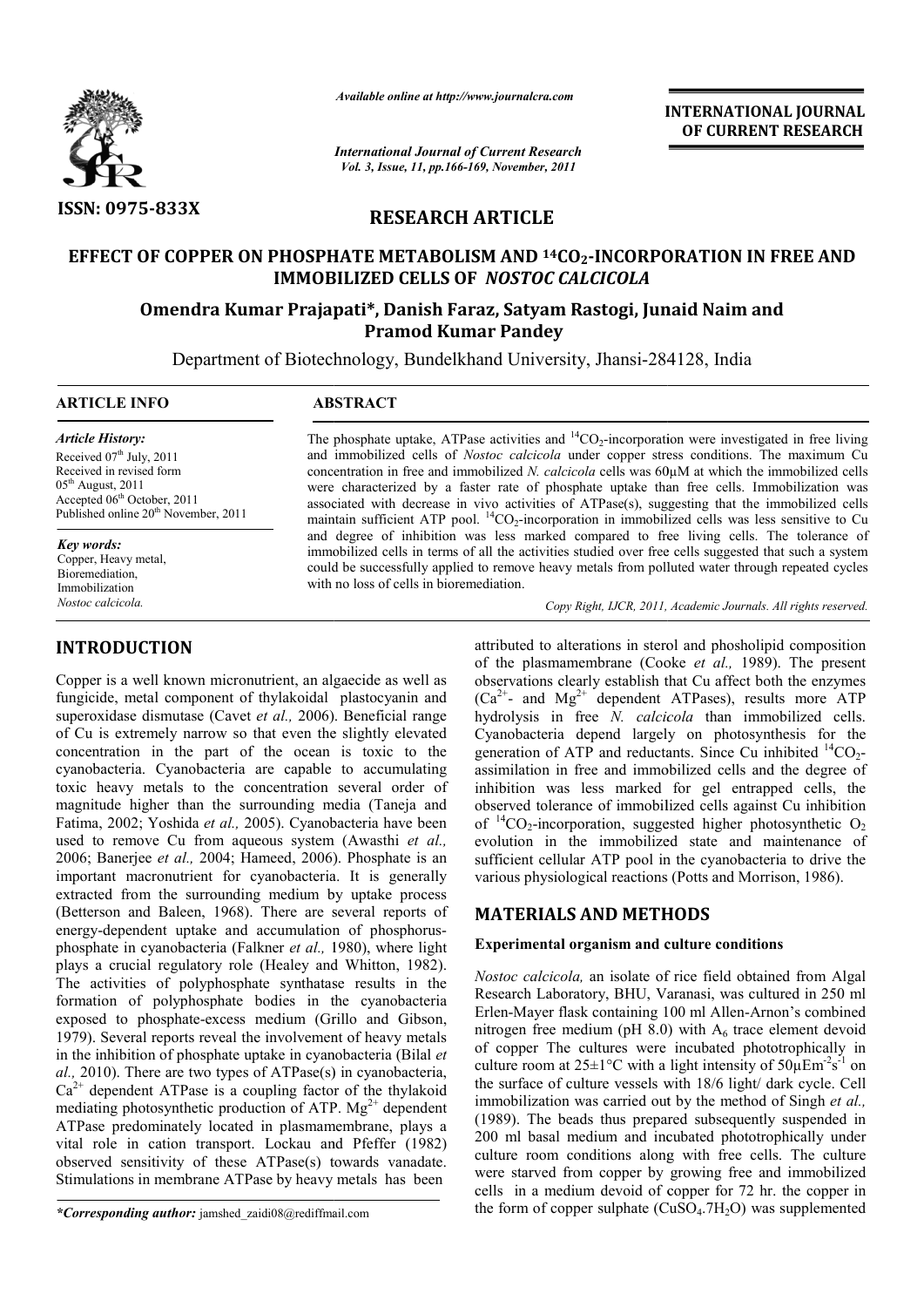to the growth medium in varying concentration (10, 20, 40 and 60 $\mu$ M Cu<sup>2+</sup>) and phosphate uptake, ATPase(s) activities and <sup>14</sup>CO<sub>2</sub>-incorporation estimated after 6 days growth. All the experiments were carried out in a completely randomized design and treatment replicated four times. The experiments were repeated to reconfirm the results. The data obtained was statistically analyzed using standard statistical procedures.

#### **Phosphate uptake estimation**

For phosphate uptake, 6 days old free and immobilized cyanobacterial cells were starved for 72 hr in a phosphate free medium. Phosphate uptake experiment proceeded as stated by using  $K_2HPO_4$  concentrations (0.2-2.5mM for free cells and 0.5-3.0 mM for immobilized cells) To 1 ml of standard K<sub>2</sub>HPO<sub>4</sub> solution or culture supernatant 5N  $H_2SO_4$  (1ml), ammonium molybdate (1ml) and reducing agent (0.1 ml) [1.2 g sodium metabisulphate, 1.2 g sodium sulphite, 0.2 g ANSA (1-amino-2-nepthol-4-sulphonic acid)] were added and appropriate dilution made by sterilized distilled water (final 10 ml ). The mixture was incubated for 10 min at 25±1°C. the optical density of the blue color developed was measured at 660 nm spectrophotometrically as per the method of Fiske and Subba Row, (1925).

#### **Measurement of ATPase**

The extraction of ATPase from cells was done as per the method of Lockau and Pfeffer (1983). Cu starved and supplemented (0-60 $\mu$ M) free and immobilized cyanobacterial cells were incubated at 25±1°C and then centrifuged, washed and re-suspended in extraction buffer (300 mM Tris-HCl, pH 8.1). The cells were ruptured in liquid nitrogen and centrifuged (10,000 g). The supernatant obtained was dialyzed for 3 hr against 10 mM preparation used as crude extract.

### **Mg2+ dependent ATPase**

The  $Mg^{2+}$  dependent ATPase was assayed by determining the amount of inorganic phosphate liberated as described by Ohnishi *et al.,* (1975). The assay mixture (2.0 ml) contained 6 mm  $MgCl<sub>2</sub>$ , 6 mM ATP in 30 Mm Tris-HCl buffer (pH 8.1). The reaction was initiated by adding above enzyme preparation and stopped at 1 h by adding 0.25 ml Tricloroacetic acid (40%).

# **Ca2+ dependent ATPase**

The enzyme was activated prior to assay. The crude enzyme was treated with trypsin (Sigma USA, 0.75mg ml<sup>-1</sup>) for 10 min followed by the addition of  $0.75$  mg ml<sup>-1</sup> of trypsin inhibitor (Sigma USA). The  $Ca^{2+}$  dependent ATPase assay was performed as per the method of Owers-Norhi *et al.,* (1979) except that  $MgCl<sub>2</sub>$  was replaced by 60 mm CaCl<sub>2</sub>.

#### <sup>14</sup>**CO2-incorporation**

The photoautotrophically grown 6 days old free and immobilized cyanobacterial cells after transfer to fresh growth medium, were pre-incubated in dark for 24 h. The 1 ml volume of the dark incubated cyanobacterial free cells (400μg protein ml<sup>-1</sup> culture) and beads (corresponding to the same protein value), were transferred to glass scintillation vials,

containing Cu (0-60μM) and 0.05 μCi ml<sup>-1</sup> NaH<sup>14</sup>CO<sub>3</sub> (BARC, India). The simultaneously run metal-less control and metaltreated free and immobilized cells in the scintillation vials, were light-incubated at  $25 \pm 1^{\circ}\text{C}$  and <sup>14</sup>CO<sub>2</sub>-incorporation stopped at regular intervals of 1 hr by adding 0.1 ml 2 N HCl, followed by the addition of 5.0 ml scintillation cocktail, containing 4 parts of 0.8% PPO (2,5-diphenyloxazole) with 0.01% POPOP [1,4-bis (4-methyl-5-phenyl-2 oxazole) benzene] in toluene and 3 parts of ethanol. Such reaction mixtures were surface blown for 5 min to remove the  ${}^{14}CO_2$ gas, and the clear solution subjected to counting the emission of β-particles from incorporated  ${}^{14}CO_2$  in a liquid scintillation counter (Beckman, USA). The value of counts obtained is expressed as CPM mg<sup>-1</sup> protein.

#### **RESULTS AND DISCUSSION**

The concentration of Cu (0-60µM) in growth medium affected the phosphate uptake of *N. calcicola.* Figure 1a shows phosphate uptake in Cu-less free cells increased linearity up to 4 h with saturation at 5 h attaining a maximum of 0.78μ mol  $PO<sub>4</sub><sup>3-</sup> μg<sup>-1</sup>$  protein. Cu loading of such cultures caused a concentration-dependent inhibition of phosphate uptake with 50% decline by 10μM Cu. The Cu concentration 60μM causing 86% inhibition of phosphate uptake. Figure 1b shows Phosphate uptake in immobilized *N. calcicola* cells was slightly higher over free cells attaining maximum of 1.12μ mol  $PO<sub>4</sub><sup>3</sup>$  µg<sup>-1</sup> protein after 5 h. For such cells there was a concentration-dependent inhibition of uptake between 10- 60μM Cu. Immobilization resulted in the resistance of cells as 40μM Cu inhibiting 86% of phosphate uptake in free cells, caused 52% less inhibition of uptake. Also, the maximum Cu concentration for immobilized cells (60μM) allowed 12.25% phosphate uptake.



**Fig. 1a. Phosphate uptake in free** *N. calcicola* **cells** *N. calcicola* **cells at graded Cu concentration**



**Fig. 1b. Phosphate uptake in immobilized cells at graded Cu concentration**

(The data are mean of two independents experiments with four replicates each. The maximum variation from mean value was less than 5%)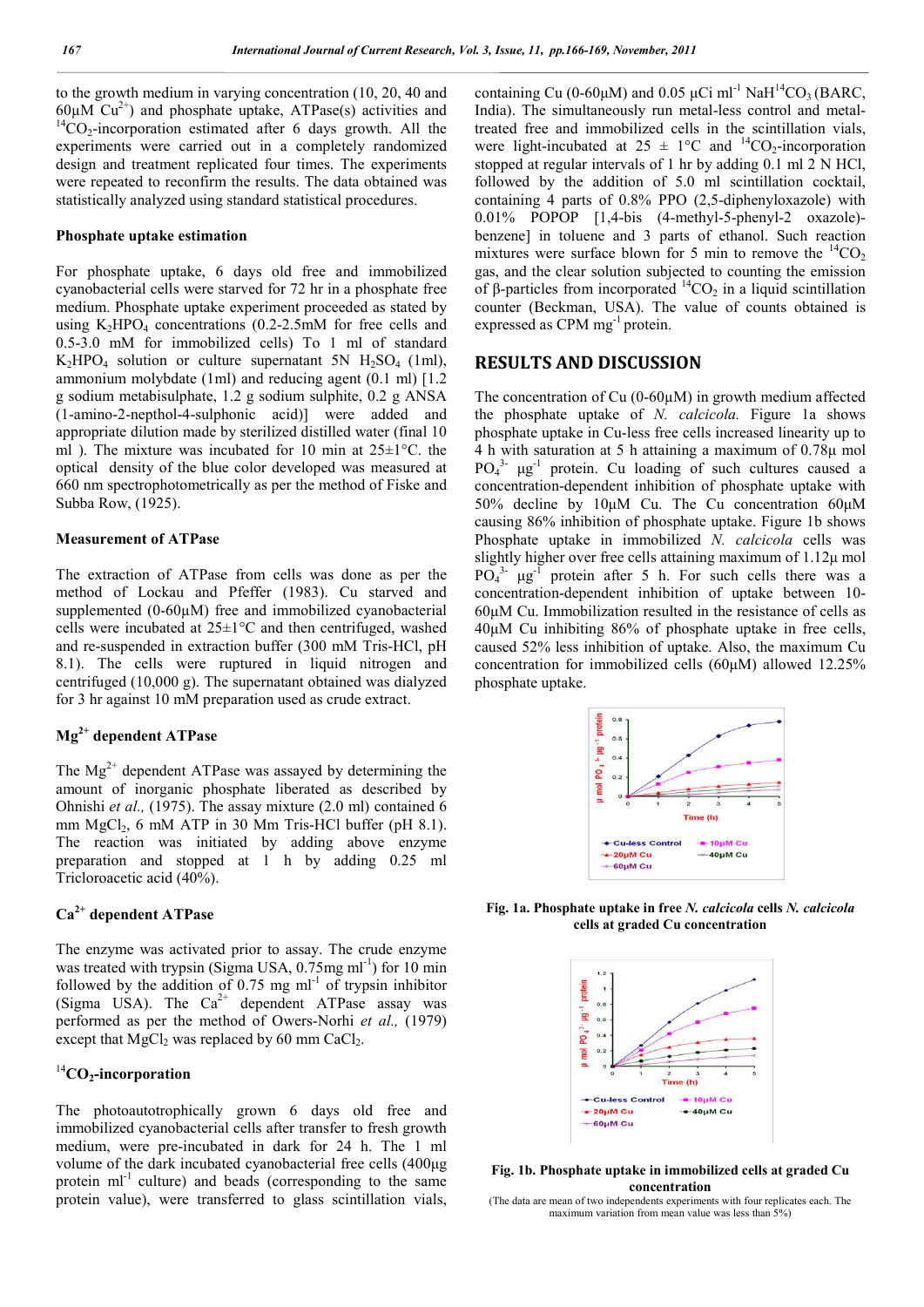| n mol Pi liberated mg <sup>-1</sup> protein |                                             |                                                    |                                          |                                                 |  |
|---------------------------------------------|---------------------------------------------|----------------------------------------------------|------------------------------------------|-------------------------------------------------|--|
| Concentration of<br>Copper $(\mu M)$        | Free cells<br>$(Ca^{2+}$ -dependent ATPase) | Immobilized cells $(Ca^{2+})$<br>dependent ATPase) | Free cells<br>$(Mg2+$ -dependent ATPase) | Immobilized cells<br>$(Mg2+$ -dependent ATPase) |  |
| Cu-less Control                             | 38.26                                       | 31.74                                              | 29.76                                    | 23.85                                           |  |
| $20 \mu M$ Cu                               | 37.52                                       | 29.79                                              | 28.14                                    | 21.77                                           |  |
| 40 <sub>u</sub> M Cu                        | 32.14                                       | 26.12                                              | 22.52                                    | 18.69                                           |  |
| 60uM Cu                                     | 28.14                                       | 23.78                                              | 19.79                                    | 15.72                                           |  |

**Table 1. Effect of Cu on ATPase (Ca2+-dependent and Mg2+-dependent) activities in free and immobilized** *N. calcicola* **cells**

**Table 2. Effect of Cu on 14CO2-incorporation in free and immobilized** *N. calcicola* **cells**

|                            | $CPM$ mg $^{-1}$ protein |                   |
|----------------------------|--------------------------|-------------------|
| Concentration of $Cu (µM)$ | Free cells               | Immobilized cells |
| Cu-less Control            | 13580                    | 22368             |
| $20 \mu M$ Cu              | 8763                     | 18765             |
| 40 <sub>u</sub> M Cu       | 6786                     | 16850             |
| $60 \mu M$ Cu              | 0.0                      | 14267             |

(The data are mean of two independents experiments with four replicates each. The maximum variation from mean value was less than 5%)

There are reports covering heavy metal inhibition of phosphorus-phosphate uptake in cyanobacteria (Singh and Yadava, 1984) and phosphate uptake and photosynthesis of planktonic communities in selected Precambrian shield lakes (Nalewajko and Paul, 1985). Pettersson *et al.,* (1988), observed that Al, severely affected growth of *Anabaena cylindrica* and induced symptoms of phosphorus-starvation. However, these investigators could not observe Al-inhibition of phosphate uptake, and the rapid accumulation of polyphosphate granules in cells exposed to Al in such cases, also established that the cation did not disturb phosphate incorporation although it lowered the activity of enzyme acid *phosphatase* along with the mobilization of polyphosphate. They conclude that Al acts on the intracellular metabolism of phosphate, which eventually leads to phosphorus-starvation rather than on its uptake in *A. cylindrica*. Higher phosphate uptake by immobilized *N. calcicola* cells was due to their higher energy state in comparison to free cells. There are similar observations by Chevalier and de la Noue (1985) on immobilized *Scenedesmus quaricaudata, S. obliquus* and *S. acutus* that quite efficiently removed phosphorus from urban secondary effluents. The immobilized cells as control, showed nearly 40% less *in vivo* activity of Mg<sup>2+</sup>-dependent ATPase in comparison to free cells. Similarly, there was more than 20% drop in  $Mg^{2+}$ -dependent ATPase activity in such cells compared to free cells (Table 1). Such observations suggest that the immobilized cells maintain sufficient ATP pool in *N. commune* (Potts and Morrison, 1986). Inhibition by Cu of both the ATPase(s) that elevated concentrations can be attributed to the Cu-effect on plasmamembrane of the cyanobacteria. These observations are in agreement of those reported for different metal ions (Cooke *et al.,* 1989; Ros *et al.,* 1990). The present study was an attempt to ascertain the nature of Cu action with respect to such aspect in *N. calcicola* involving  ${}^{14}CO_2$ incorporation against Cu ions for free and immobilized cells. The free cells without Cu showed 13,580 CPM mg<sup>-1</sup> protein  ${}^{14}CO_2$  incorporation and such cells dosed with Cu concentration (60μM), displayed 100% inhibition. The immobilized control cells are more efficient in  ${}^{14}CO_2$ incorporation with  $22,368$  CPM mg<sup>-1</sup> protein (Table 2). However, the similar Cu concentration (60μM) brought about only 36 % reduction in  $\frac{14}{12}CO_2$  incorporation in immobilized cells. The inhibitory effects of Cu on  ${}^{14}CO_2$ -incorporation in *N. calcicola* are in line with the report of Rai and Raizada (1985) on Ag and Ni inhibition of carbon-fixation in *N. muscorum* and Singh and Singh (1987) on Hg in *N. calcicola.*

Takamura *et al.,* (1992) observed that the cyanobacteria were sensitive to Cu, Cd and Zn. The concentration of Cu that caused 50% inhibition of photosynthesis was 3.5μM for *Phormidium ramosum* and 0.01μM for *Chamaesiphon polymorphus.* The physiological basis of Cu inhibition of photosynthesis has been in terms of inhibition of dark reaction in *Chlorella vulgaris* (Greenfield, 1942), retardation of feredoxin-dependent reaction (Babich and Stotzky, 1978; Shioi *et al.,* 1978; De Filippis *et al.,* 1981), metal action on photochemical processes generating reductants from Calvin cycle (Cedano-Maldonado *et al.,* 1972; Singh and Singh, 1987; Scherer *et al.,* 1988). Cu inhibition was less marked for immobilized cells, the observed tolerance of immobilized cells against Cu inhibition of  ${}^{14}CO_2$ -incorporation suggesting maintenance of sufficient reserve energy in the form of ATP in cyanobacteria drive the various physiological processes. The overall it can be concluded that the immobilized cyanobacterial cells are more resistant to Cu in respect to all the parameters studied and it can be effectively used in bioremediation.

#### **Acknowledgement**

Authors are thankful to HOD, Department of Biotechnology, Bundelkhand University, Jhansi for providing lab facilities. DBT, Govt. of India is also gratefully acknowledged for providing financial assistance for purchasing instruments used in present study.

#### **REFERENCES**

- Awasthi, M. and Rai, L.C. (2006) Interactions between zinc and cadmium uptake by free and immobilized cells of *Scenedesmus quadricauda. Acta Hydrochem. Hydrobiol.*  34 (2): 20-26.
- Babich, H. and Stotzky, G. (1978) Effects of Cd on the biota: Influence of environmental factors. *Adv. App. Microbiol.,*  23: 55-117.
- Banerjee, M., Misha, S. and Chatterjee, J. (2004) Scavenging of nickel and chromium toxicity in *Aulosira fertilissima*  by immobilization: Effect on nitrogen assimilating enzymes. *Elecronic Res. J. of Micobial Biotech.,* 7: (3) 55-76.
- Batterton, J.C. and Van Baalen, C. (1968) Phosphorus deficiency and phosphate uptake in the blue-green algae, *Anacystis nidulans. Can. J. Microbiol.,* 14: 341-348.